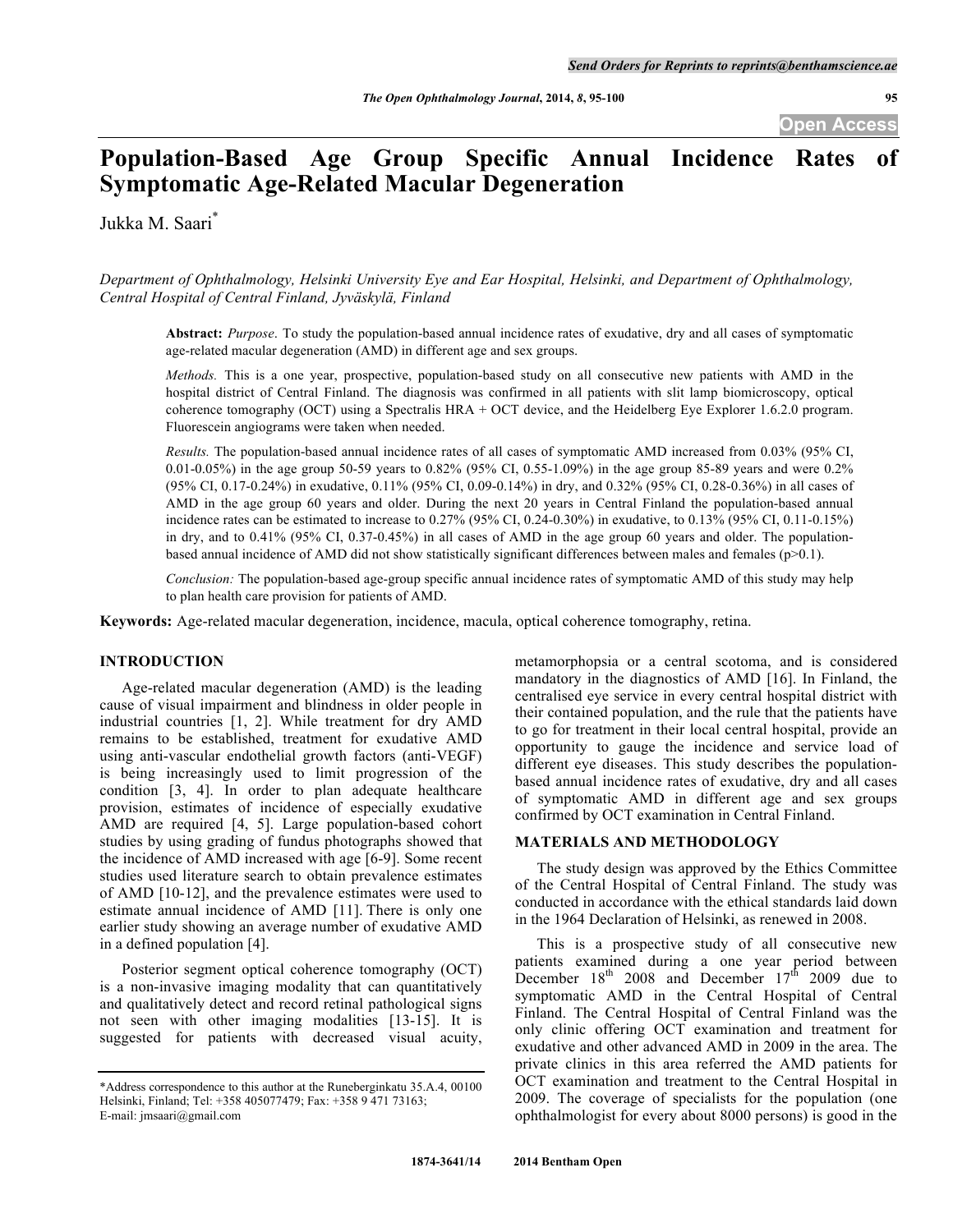hospital district of Central Finland. It is reasonable to assume that the majority of the people with symptoms from AMD in the hospital district of Central Finland were able to contact a doctor and were referred to the Central Hospital of Central Finland for diagnosis and treatment.

The diagnosis of AMD was confirmed with stereoscopic slit-lamp biomicroscopy using a contact lens, OCT, and if needed, by fluorescein angiography. Cases were classified as exudative and dry AMD by using the criteria defined by the International Age-related Maculopathy Epidemiological Study Group [17]. Patients with early age-related maculopathy [17] and all non-AMD maculopathies were excluded from the material. Similarly all patients with AMD diagnosed and treated before the study period were excluded from the material. Only patients with residence in the hospital district of Central Finland were included in this study.

The Central Hospital of Central Finland had the only OCT device in the hospital district, and all patients with symptomatic AMD in the area of Central Finland were referred to the Central Hospital. The hospital record analysis and the database of the OCT device provided a complete collection of all new AMD cases in the hospital district area. OCT and fluorescein angiographic images were taken with Spectralis HRA + OCT device (Heidelberg engineering GmbH, Tiergartenstrasse 15, D-69121 Heidelberg, Germany). The data was analysed using the Heidelberg Eye Explorer 1.6.2.0 program.

The hospital district of Central Finland comprises 23 municipalities in Central Finland. The combined population of the hospital district was 272 784 people as of December 2009 [18]. The age and sex distribution of the population in the hospital district during the year 2009 (Table **1**) shows that the population aged 50 years or older comprised 107812 people or 40% of the whole population including 14% in the age group 50-59 years, 8% in the age group 60-64 years, 5% in the age group 65-69 years, and 13% in the age group 70 years or older.

Data was collected and analysed with Excel 2007 (Microsoft Corporation, One Microsoft Way, Redmond, WA 98052-6399). The population based annual incidence rates were calculated by using corrected population statistics of the hospital district of the Central Hospital of Central Finland for the year 2009 (Table **1**). The 95% confidence intervals (95% CI) for the population-based annual incidence rates of AMD were calculated using normal approximation of Poisson distribution. The differences in population-based age group specific annual incidence rates of AMD between genders were separately tested by Pearson's chi-square test.

The Population Registration Centre of the Central Statistical Office of Finland published official statistics of Finland with population projection for years  $2009 - 2060$ including the population statistics for different age groups of the area of Central Finland [19]. By using the population projection statistics of different age groups in Central Finland in 2020 and 2030 [19] and the population-based age group specific annual incidence rates of exudative, dry and of all symptomatic AMD observed in the present study (Tables **2-4**) I estimated the comparative annual incidence rates of AMD in Central Finland in 2020 and 2030.

#### **RESULTS**

In total, 231 patients with symptomatic AMD, 91 males (39%) and 140 females (61%) with a mean age of  $76.8 \pm 9.1$ years (median 80, range 50 – 95); in males  $76.0 \pm 9.4$  years, in females  $78.6 \pm 7.8$  years were enrolled in the study. The population-based annual incidence of all symptomatic AMD patients was  $0.03\%$  (95% CI, 0.01-0.05%) in the age group 50-59 years, it rose with the age to 0.82% (95% CI, 0.55- 1.09%) in the age group 85-89 years, and thence declined to 0.63% (95% CI, 0.24-1.02%) in the age group 90 years and older (Table **2**). It was 0.21% (95% CI, 0.18-0.24%) in all AMD patients 50 years or older and 0.32% (95% CI, 0.28- 0.36%) in all AMD patients 60 years or older.

In the total material there were 146 patients, 57 males and 89 females with exudative AMD (63.2% of all cases). The population-based annual incidence of exudative AMD was 0.02% (95% CI, 0-0.03%) in the age group 50-59 years and increased with the age to 0.65% (95% CI, 0.47-0.83%) in the age group 80-84 years, with a decline beyond 85 years of age (Table **3**). It was 0.14% (95% CI, 0.11-0.16%) in the age group 50 years or older, and 0.20% (95% CI, 0.17- 0.24%) in the age group 60 years and older

In the total material there were 85 patients, 34 males and 51 females with dry AMD (36.9% of all cases). The annual incidence of dry AMD was 0.02% (95% CI, 0-0.03%) in the age group 50-59 years, and increased with age to 0.36% (95% CI, 0.18-0.54%) in the age group 85-89 years, with a decline beyond 90 years of age (Table **4**). It was 0.08% (95% CI, 0.06-0.1%) in the age group 50 years and older, and 0.11% (95% CI 0.09-0.14%) in the age group 60 years and older.

In the hospital district of Central Finland the ratio of males-females was 1:1.2 in the age group 50 years and older and 1:1.3 in the age group 60 years and older (Table **1**). In all patients with symptomatic AMD (Table **2**) the ratio of males-females was 1:1.5 in the age group 50 years and older and 1:1.7 in the age group 60 years and older (Table **2**). In males both in patients with exudative and dry AMD, and in females with dry AMD, the population-based annual incidence rates increased from the age group 50-59 years to

**Table 1. Age and sex distribution of population in hospital district of Central Finland in 2009.**

| Gender | Age Groups (Years) |       |        |         |         |         |         |         |         |         |
|--------|--------------------|-------|--------|---------|---------|---------|---------|---------|---------|---------|
|        | $0 - 49$           | 50-59 | 60-64  | 65-69   | 70-74   | 75-79   | 80-84   | 85-89   | 90-     | Total   |
| Male   | 84 4 25            | 19828 | 10 135 | 6450    | 5496    | 4 0 9 6 | 2630    | 160     | 355     | 134 575 |
| Female | 80 547             | 19304 | 10 187 | 6866    | 6 5 6 5 | 5 6 2 4 | 4 9 0 8 | 2974    | 1 2 3 4 | 138 209 |
| Total  | 164 972            | 39132 | 20 322 | 13 3 16 | 12 061  | 9 7 2 0 | 7538    | 4 1 3 4 | l 589   | 272 784 |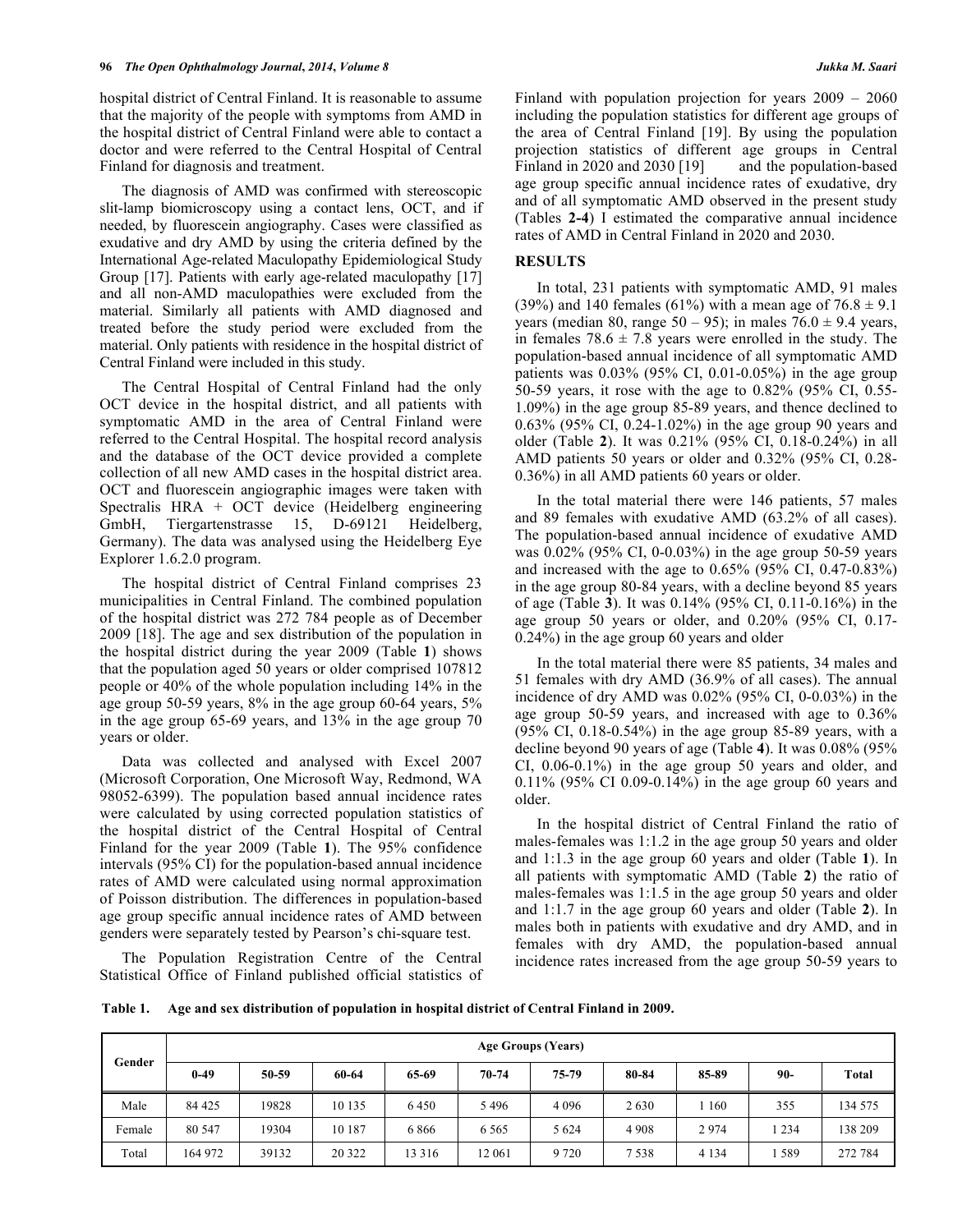**Table 2. Number of all cases (N) and population-based annual incidence rates (%) with confidence intervals (95% CI) of symptomatic age-related macular degeneration in different age and sex groups.**

|                         |                | <b>Males</b>       |                | <b>Females</b>      | <b>Total</b>       |                   |  |
|-------------------------|----------------|--------------------|----------------|---------------------|--------------------|-------------------|--|
| <b>Age Group (Years</b> |                | Incidence (95% CI) |                | Incidence (95% CI)  | Incidence (95% CI) |                   |  |
|                         | N              | $\frac{0}{0}$      | $\mathbf N$    | $\frac{6}{9}$       | N                  | $\frac{0}{0}$     |  |
| 50-59                   | 9              | $0,05(0.02-0.08)$  | $\overline{4}$ | $0.02(0.001-0.04)$  | 13                 | $0.03(0.01-0.05)$ |  |
| 60-64                   | 7              | $0.07(0.02-0.12)$  | 7              | $0.07(0.02-0.12)$   | 14                 | $0.07(0.03-0.11)$ |  |
| 65-69                   | 9              | $0.14(0.05-0.23)$  | 10             | $0.15(0.06-0.24)$   | 19                 | $0.14(0.08-0.21)$ |  |
| 70-74                   | 15             | $0.27(0.13-0.41)$  | 17             | $0.26(0.14-0.38)$   | 32                 | $0.27(0.18-0.36)$ |  |
| 75-79                   | 18             | $0.44(0.24-0.64)$  | 30             | $0.53(0.34-0.72)$   | 48                 | $0.49(0.35-0.63)$ |  |
| 80-84                   | 18             | $0.68(0.37-0.99)$  | 43             | $0.88(0.62 - 1.14)$ | 61                 | $0.81(0.61-1.01)$ |  |
| 85-89                   | 13             | $1.12(0.51-1.73)$  | 21             | $0.71(0.41-1.01)$   | 34                 | $0.82(0.55-1.09)$ |  |
| $90 -$                  | $\overline{c}$ | $0.56(0-1.34)$     | 8              | $0.65(0.20-1.1)$    | 10                 | $0.63(0.24-1.02)$ |  |
| $\geq 50$               | 91             | $0.18(0.14-0.22)$  | 140            | $0.24(0.20-0.28)$   | 231                | $0.21(0.18-0.24)$ |  |
| $\geq 60$               | 82             | $0.27(0.21-0.33)$  | 136            | $0.35(0.29-0.41)$   | 218                | $0.32(0.28-0.36)$ |  |

**Table 3. Number of cases (N) and population-based annual incidence rates (%) with confidence intervals (95% CI) of exudative age-related macular degeneration in different age and sex groups.**

|                   |                | <b>Males</b>       |    | <b>Females</b>     | <b>Total</b><br>Incidence (95% CI) |                   |  |
|-------------------|----------------|--------------------|----|--------------------|------------------------------------|-------------------|--|
| Age Group (Years) |                | Incidence (95% CI) |    | Incidence (95% CI) |                                    |                   |  |
|                   | $\mathbf N$    | $\frac{0}{0}$      | N  | $\frac{0}{0}$      | N                                  | $\frac{0}{0}$     |  |
| 50-59             | 3              | $0,02(0-0.03)$     | 3  | $0.02(0-0.03)$     | 6                                  | $0.02(0-0.03)$    |  |
| 60-64             |                | $0.01(0-0.03)$     | 3  | $0.03(0-0.06)$     | $\overline{4}$                     | $0.02(0-0.04)$    |  |
| 65-69             | $\overline{4}$ | $0.06(0-0.12)$     | 6  | $0.09(0.02-0.16)$  | 10                                 | $0.08(0.03-0.12)$ |  |
| $70 - 74$         | 10             | $0.18(0.07-0.29)$  | 11 | $0.17(0.07-0.27)$  | 21                                 | $0.17(0.10-0.25)$ |  |
| 75-79             | 12             | $0.29(0.12-0.46)$  | 19 | $0.34(0.19-0.49)$  | 31                                 | $0.32(0.21-0.43)$ |  |
| 80-84             | 17             | $0.65(0.34-0.96)$  | 32 | $0.65(0.43-0.88)$  | 49                                 | $0.65(0.47-0.83)$ |  |
| 85-89             | 8              | $0.69(0.21-1.17)$  | 11 | $0.37(0.15-0.59)$  | 19                                 | $0.46(0.25-0.67)$ |  |
| $90-$             | 2              | $0.56(0-1.34)$     | 4  | $0.32(0.01-0.64)$  | 6                                  | $0.38(0.08-0.68)$ |  |
| $\geq 50$         | 57             | $0.11(0.08-0.14)$  | 89 | $0.15(0.12-0.19)$  | 146                                | $0.14(0.11-0.16)$ |  |
| $\geq 60$         | 54             | $0.18(0.13-0.23)$  | 86 | $0.22(0.18-0.27)$  | 140                                | $0.20(0.17-0.24)$ |  |

the age group 85-89 years, with a decline after the age of 90 years (Tables **3** and **4**). In females with exudative AMD the decline was seen beyond the age of 85 years (Table **3**). In patients with exudative AMD there was rather even amount of males and females in the age groups 50-59 years to 70-74 years but beyond the age 75 years women had a distinct majority (Table **3**). In patients with dry AMD males showed a slight majority in the age groups 50-59 to 65-69 years but beyond the age 75 years females showed majority (Table **4**). However, the population- based annual incidence rates of symptomatic AMD in different age groups did not show statistically significant differences between males and females  $(p>0.1)$ .

The population-based annual incidence rates were estimated to be 0.22% (95% CI, 0.19 -0.25%) in exudative, 0.12% (95% CI, 0.09-0.14%) in dry, and 0.35% (95% CI,

0.31-0.39%) in all symptomatic cases of AMD in 2020, and 0.27% (95% CI, 0.24-0.30%) in exudative, 0.13% (95% CI, 0.11-0.16%) in dry, and 0.41% (95% CI, 0.37-0.45%) in all symptomatic cases of AMD in 2030 in Central Finland.

### **DISCUSSION**

This is the first study to show actual numbers and age group specific annual incidence rates of exudative, dry and of all cases of symptomatic AMD in different age and sex groups in a whole population of a defined area. Good coverage of referring ophthalmologists, easy availability for the treatment, and confirmation of the diagnosis of every patient by using OCT may indicate that the population-based age group specific annual incidence rates of this study are useful for guiding health service provision for those with AMD. The population-based age group specific annual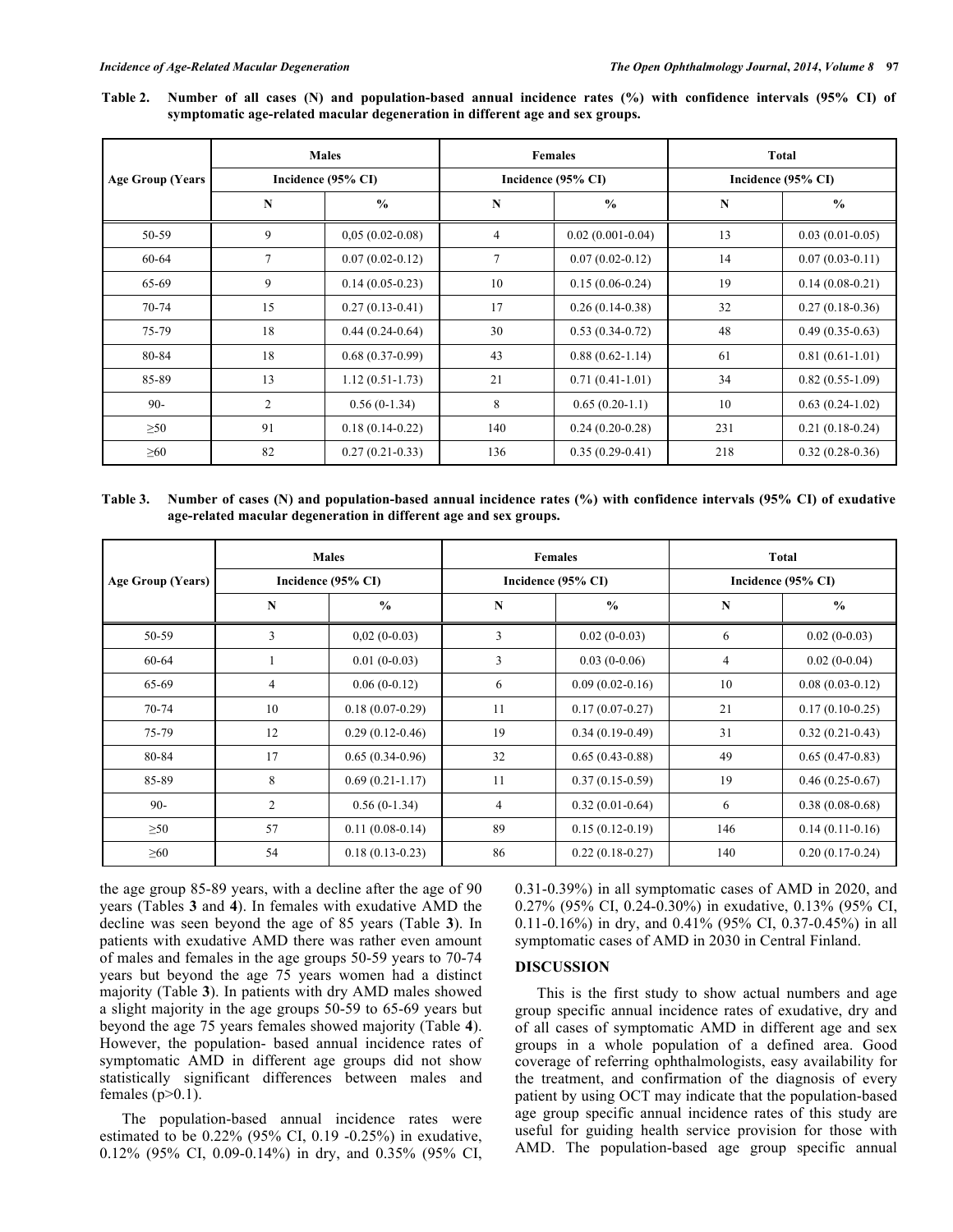**Table 4. Number of cases (N) and population-based annual incidence rates (%) with confidence intervals (95% CI) of dry agerelated macular degeneration in different age and sex groups.**

|                   |              | <b>Males</b>       |    | <b>Females</b>     | Total<br>Incidence (95% CI) |                   |  |
|-------------------|--------------|--------------------|----|--------------------|-----------------------------|-------------------|--|
| Age Group (Years) |              | Incidence (95% CI) |    | Incidence (95% CI) |                             |                   |  |
|                   | $\mathbf N$  | $\frac{0}{0}$      | N  | $\frac{0}{0}$      | N                           | $\frac{0}{0}$     |  |
| 50-59             | 6            | $0,03(0.01-0.05)$  |    | $0.005(0-0.02)$    | 7                           | $0.02(0-0.03)$    |  |
| 60-64             | 6            | $0.06(0.01-0.11)$  | 4  | $0.04(0-0.08)$     | 10                          | $0.05(0.02-0.08)$ |  |
| 65-69             | 5            | $0.08(0.01-0.15)$  | 4  | $0.06(0-0.12)$     | 9                           | $0.07(0.02-0.11)$ |  |
| 70-74             | 5            | $0.09(0.01-0.17)$  | 6  | $0.09(0.02-0.16)$  | 11                          | $0.09(0.04-0.15)$ |  |
| 75-79             | 6            | $0.15(0.03-0.26)$  | 11 | $0.20(0.08-0.31)$  | 17                          | $0.17(0.09-0.26)$ |  |
| 80-84             |              | $0.04(0-0.11)$     | 11 | $0.22(0.09-0.35)$  | 12                          | $0.16(0.07-0.25)$ |  |
| 85-89             | 5            | $0.43(0.05-0.81)$  | 10 | $0.34(0.13-0.56)$  | 15                          | $0.36(0.18-0.54)$ |  |
| $90-$             | $\mathbf{0}$ | $0(0-0)$           | 4  | $0.32(0.01-0.64)$  | $\overline{4}$              | $0.25(0.01-0.5)$  |  |
| $\geq 50$         | 34           | $0.07(0.04-0.09)$  | 51 | $0.09(0.06-0.11)$  | 85                          | $0.08(0.06-0.1)$  |  |
| $\geq 60$         | 28           | $0.09(0.06-0.13)$  | 50 | $0.13(0.09-0.17)$  | 78                          | $0.11(0.09-0.14)$ |  |

incidence rates of this study were slightly higher than those calculated by examining stereoscopic fundus photographs in the 6.5 years follow-up cohort study in Rotterdam (6).

The population of different age groups may be of different size in different geographic areas and during different times. Due to a big baby boom during the years 1945 to 1949 in Finland this big age group comprised in 2009 the age group 60-64 years. Thus in this study in 2009 the population of the age group 60-69 years consisted 49% of the population of the age group 60 years and older. During coming years the effect of the big age group on the population-based annual incidence of AMD in the age group 60 years and older can be estimated by using the population projection data of the Official Statistics of Finland [19]

and the population-based age group specific annual incidence rates of AMD of the present study (Tables **2-4**). The population-based annual incidence of all symptomatic AMD cases was 0.32% (95% CI, 0.28-0.36%) in the population aged 60 years and older in this study, and it can be estimated to be in Central Finland 0.35% (95% CI, 0.31- 0.39%) in 2020 and 0.41% (95% CI, 0.37-0.45%) in 2030.

Geirsdottir *et al*. (4) observed in Iceland (320000 inhabitants) on average 147 patients of exudative AMD per year giving an annual incidence of 0.29% in the population of about 50000 persons aged 60 years and older. In this study in Central Finland (272784 persons) there were 140 new patients of exudative AMD during one year among the 68680 persons aged 60 years and older (0.2%). The big age group of 60-64 years with a small age group specific incidence of exudative AMD (Table **3**) may explain why the population-based annual incidence of exudative AMD in the age group 60 years and older was somewhat lower in this study than observed in Iceland. The population-based annual incidence of exudative AMD in the age group 60 years and older can be estimated to be 0.22% (95% CI, 0.19-0.25%) in 2020 and 0.27% (95% CI, 0.24-0.30%) in 2030 in Central Finland. Aging of the population in Finland during the next 10-20 years may produce increasing demands for health care services not only for patients with AMD but also for treatment of cataract and glaucoma.

Klein *et al*. observed in the Beaver Dam Eye Study, that the fifteen-year cumulative incidence of early age-related maculopathy with the presence of either soft indistinct drusen or the presence of pigmentary abnormalities together with any type of drusen was about five times higher than that of late AMD [9]. Patients with early age-related maculopathy [17] were excluded from the present material. In this study exudative AMD comprised 63% and dry AMD 37% of all symptomatic AMD cases. This is in good agreement with the prevalence studies indicating that exudative AMD accounts 50–83% of late AMD cases depending on population [11, 20-22]. The population-based annual incidence of late dry AMD in this study was 0.11% (95% CI, 0.09-0.14%) in the age group 60 years and older, and it can be estimated to increase to 0.12% (95% CI, 0.09- 0.14%) in 2020 and to 0.13% (95% CI, 0.11-0.16%) in 2030 in Central Finland.

Women live longer than men and were represented in greater number both in the normal population (Table **1**) and in exudative, dry, and in all cases of AMD in the age group 75 years and older (Tables **2-4**). However, in this study the population-based annual incidence rates of exudative, dry, and of all cases of symptomatic AMD were slightly but not statistically significantly higher in females than in males  $(p>0.1)$ . This is in good agreement with earlier studies [7, 9, 22].

The demands of the diagnostics and treatment of AMD give an increasing service load to the eye department. In Central Finland AMD was the most frequent eye disease examined by OCT comprising 40% of retinal and 29% of all cases [15]. In this study every patient with suspected AMD was studied by a new Spectralis HRA + OCT with 30 images averaged. OCT examination was successful and had a great effect on the diagnostic quality confirming, changing or eliminating the suspected clinical diagnosis of AMD in 95% of cases [15]. Private clinics have recently begun to give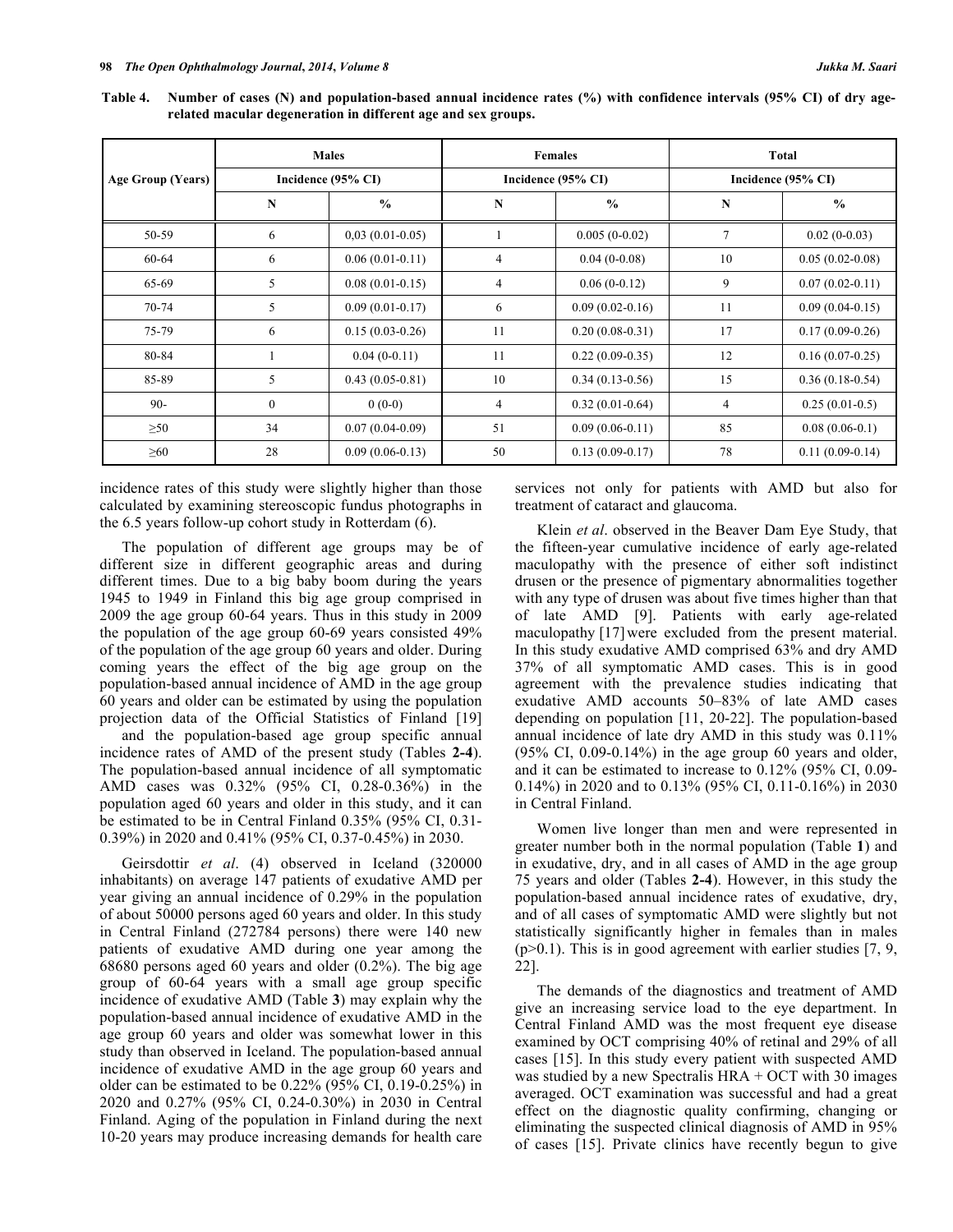anti-VEGF treatment based on OCT examinations, and this may make it more difficult in the future to collect actual incidence data for AMD from a complete population of Central Finland.

In the anti-VEGF treatment of exudative AMD frequent intravitreal injections and follow-up visits are needed. An OCT-guided study with initial three monthly injections followed by variable dosing regimen showed that visual acuity and OCT findings improved with a mean of  $5.6\pm2.3$ (range 3–13) injections over a period of 12 months [5]. Accordingly, in this study the 146 new patients with exudative AMD should need a mean 818 (range 438-1898) injections per year. Approximately 1200 injections were given in Iceland for the on average 147 exudative AMD patients per year which suits well with the range of the suggested regimen [4].

AMD is a multifactorial disease. Both genetic susceptibility and behavioral and lifestyle factors modify the risk of developing AMD [23]. As seen also in this study, AMD has a strong association with age [4, 6-12, 21-23]. Other risk factors associated with AMD include cigarette smoking, previous cataract surgery, higher body mass index, history of cardiovascular disease, hypertension, diabetes, and higher plasma fibrinogen [21-23]. These common risk factors may occur in different populations. In this study all patients with AMD were Caucasians similarly as most people in Central Finland. No significant differences in late AMD prevalence were seen between whites, Asians, Blacks or Hispanics [22, 24, 25]. Thus the population- based agegroup specific annual incidence rates of symptomatic AMD of this study might be used not only for Caucasian but also for other ethnic populations.

#### **CONCLUSION**

This is the first study to determine the population-based age-group specific annual incidence rates of exudative, dry and of all cases of symptomatic AMD in a whole population of a defined area. The population-based annual incidence rates of all cases of late AMD increased with age from 0.03% (95% CI, 0.01-0.05%) in the age group 50-59 years to 0.82% (95% CI, 0.55-1.09%) in the age group 85-89 years, and declined beyond the age of 90 years. In Central Finland in 2009, the population-based annual incidence rates of late AMD in the age group 60 years and older were 0.20% (95% CI, 0.17-0.24%) for exudative AMD, 0.11% (95% CI, 0.09- 0.14%) for dry AMD, and 0.32% (95% CI, 0.28-0.36%) for all cases of symptomatic AMD. The population-based agegroup specific annual incidence rates of symptomatic AMD of this study may help to plan health care provision for patients of AMD.

#### **CONFLICT OF INTEREST**

The author does not have conflict of interest with the submission.

#### **ACKNOWLEDGEMENTS**

I would like to thank Professor K. Matti Saari, MD, PhD, FEBO for reviewing the manuscript. This study was supported in part by a grant from Evald and Hilda Nissi Foundation, Espoo, Finland.

Supported in part by a grant from Evald and Hilda Nissi Foundation, Espoo, Finland.

#### **REFERENCES**

- [1] Congdon N, O'Colmain B, Klaver CC, *et al*. Causes and prevalence of visual impairment among adults in United States. Eye Diseases Prevalence Research Group. Arch Ophthalmol 2004; 122: 477- 85.
- [2] Bunce C, Xing W, Wormald R. Causes of blind and partial sight certifications in England and Wales: April 2007- March 2008. Eye 2010; 24: 1692-9.
- [3] Wong TY, Liew G, Mitchell P. Clinical update: new treatments for age-related macular degeneration. Lancet 2007; 370: 204-6.
- [4] Geirsdottir A, Jonsson O, Thorisdottir S, *et al*. Population-based incidence of exudative age-related macular degeneration and ranibizumab treatment load. Br J Ophthalmol 2012; 96: 444-7.
- [5] Fung AE, Lalwani GA, Rosenfeld PJ, *et al*. An optical coherence tomography-guided variable dosing regimen with intravitreal ranibizumab (Lucentis) for neovascular age-related macular degeneration. Am J Ophthalmol 2007; 143: 566-83.
- [6] van Leeuwen R, Klaver CCW, Vingerling JR, Hofman A, de Jong PTVM. The risk and natural course of age-related maculopathy. Follow-up at 6,5 years in the Rotterdam study. Arch Ophthalmol 2003; 121: 519-26.
- [7] Buch H, Nielsen NV, Vinding T, Jensen GB, Prause JU, la Cour M. 14-year incidence, progression, and visual morbidity of age-related maculopathy. The Copenhagen City Eye Study. Ophthalmology 2005; 112: 787- 98.
- [8] Wang JJ, Rochtchina E, Lee AJ, *et al*. Ten- year incidence and progression of age-related maculopathy. The Blue Mountains eye study. Ophthalmology 2007; 114: 92-8.
- [9] Klein R, Klein BEK, Knudtson MD, Meuer SM, Swift M, Gangnon RE. Fifteen-year cumulative incidence of age-related macular degeneration. The Beaver Dam Eye Study. Ophthalmology 2007; 114: 253-62.
- [10] Kawasaki R, Yasuda M, Song SJ, *et al*. The prevalence of agerelated macular degeneration in Asians. A systemic review and meta-analysis. Ophthalmology 2010; 117: 921-7.
- [11] Owen CG, Jarrar Z, Wormald R, Cook DG, Fletcher AE, Rudnicka AR. The estimated prevalence and incidence of late stage agerelated macular degeneration in the UK. Br J Ophthalmol 2012; 96: 752- 6.
- [12] Rudnicka AR, Jarrar Z, Wormald R, Cook DG, Fletcher A, Owen CG. Age and gender variations in age-related macular degeneration prevalence in populations of European ancestry: a meta-analysis. Ophthalmology 2012; 119: 571-80.
- [13] Yang Q, Reisman CA, Wang Z, *et al*. Automated layer segmentation of macular OCT images using dual-scale gradient information. Opt Express 2010; 18: 21293-307.
- [14] Geitzenauer W, Hitzenberger CK, Schmidt-Erfurth N. Retinal optical coherence tomography: past, present and future perspectives. Br J Ophthalmol 2011; 95: 171-7.
- [15] Saari JM. Diagnostic value of spectral domain optical coherence tomography. J Ophthalmic Photogr 2013; 17-23.
- [16] Wakabayashi Y, Nishimura A, Higashide T, Ijiri S, Sugiyama K. Unilateral choroidal excavation in the macula detected by spectraldomain optical coherence tomography. Acta Ophthalmol 2010; 88: 87-91.
- [17]. Bird AC, Bressler NM, Bressler SB, *et al*. An international classification and grading system for age-related maculopathy and age-related macular degeneration. The International ARM Epidemiological Study Group. Surv Ophthalmol 1995; 39: 367-74.
- [18] Finland's Population Register Centre, Central Statistical Office of Finland. Structure of population by municipality 31.12.2009. Helsinki 2010.
- [19] Official Statistics of Finland. Population projection 2009-2060. Helsinki 2009.
- [20] Krishnan T, Ravindran RD, Murthy GV, *et al*. Prevalence of early and late age- related macular degeneration in India: the INDEYE study. Invest Ophthalmol Vis Sci 2010; 51: 701-7.
- [21] Jonasson F, Arnarsson A, Eiríksdottir G. Prevalence of age-related macular degeneration in old persons: Age, Gene/environment Susceptibility Reykjavik Study. Ophthalmology 2011; 118: 825-30.
- [22] Chakravarthy U, Wong TY, Fletcher A, *et al*. Clinical risk factors for age-related macular degeneration: a systematic review and